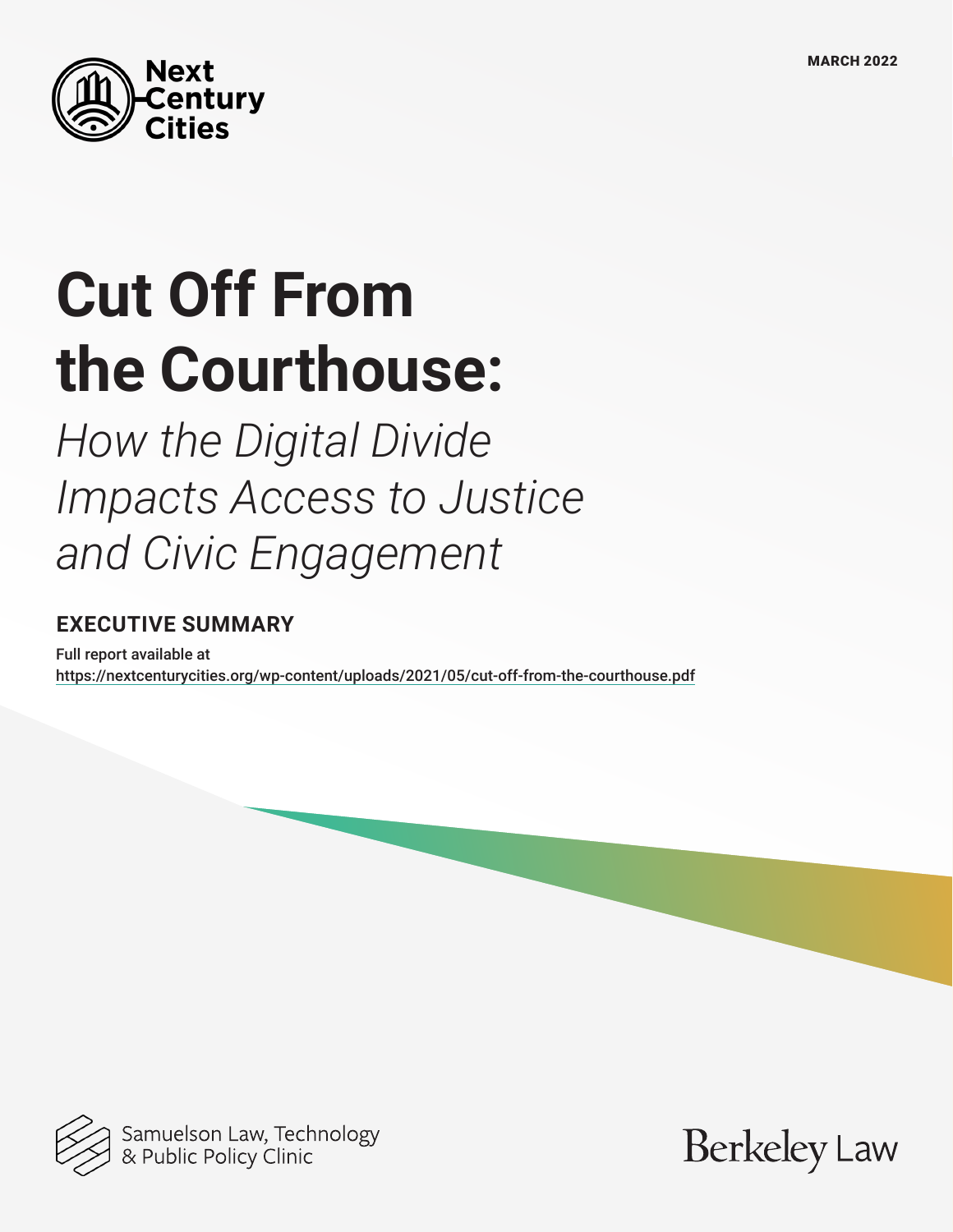

Next Century Cities ("NCC") is a nonprofit, non-partisan organization that advocates for fast, affordable, and reliable broadband Internet access across the United States. NCC is made up of over 220 members across 40+ states, and they work alongside local officials and community leaders in municipalities of all sizes and political stripes to eliminate the digital divide.

Next Century Cities' work spans the wide variety of issues affecting connectivity and municipal governments. Across their growing policy and program team, they partner with members to tackle issues including broadband access and adoption, digital inclusion, digital equity, privacy, spectrum allocation, civic engagement, and more. NCC advocates for their members before Congress, the White House, the Federal Communications Commission, and in state capitals and governor's offices across the United States.



Samuelson Law, Technology<br>& Public Policy Clinic

The Samuelson Law, Technology & Public Policy Clinic at UC Berkeley School of Law trains the next generation of lawyers to advance the public interest in a digital age marked by rapid technological change. The Clinic focuses its work on three main areas: protecting civil liberties, ensuring a fair criminal justice system, and promoting balanced intellectual property laws and access to information. It advances these objectives through litigation, regulatory and legislative processes, and policy analysis, including on matters of telecommunications law and policy.

#### **Acknowledgements**

The Samuelson Law, Technology & Public Policy Clinic prepared this report for Next Century Cities. The report was researched and drafted by UC Berkeley School of Law students Ross Ufberg and Shalev Netanel under the supervision of Clinic Associate Director Erik Stallman and Clinical Teaching Fellow Gabrielle Daley. Clinical Supervising Attorney Megan Graham also provided invaluable editorial assistance. Next Century Cities Director Francella Ochillo, Senior Policy Counsel Corian Zacher, and Policy Counsel Ryan Johnston contributed to the research, analysis, and drafting. We are indebted to the many stakeholders and experts we interviewed, including Marisol Aguilar, Genna Beier, Tony Cheng, Youseef Elias, Peter Estes, Judge Jeremy Fogel, Air Gallegos, Carmen Gil, Jeremy Haile, Lucia Martel Dow, Rene Mendez, Ted Mermin, Candis Mitchell, Kaelan Orozco, Camille Pannu, Sarah Reisman, Carmen Sanchez, Olivia Sideman, Miguel Soto, Javier Trujillo, Brooke Weitzman, and Rebecca Woodbury.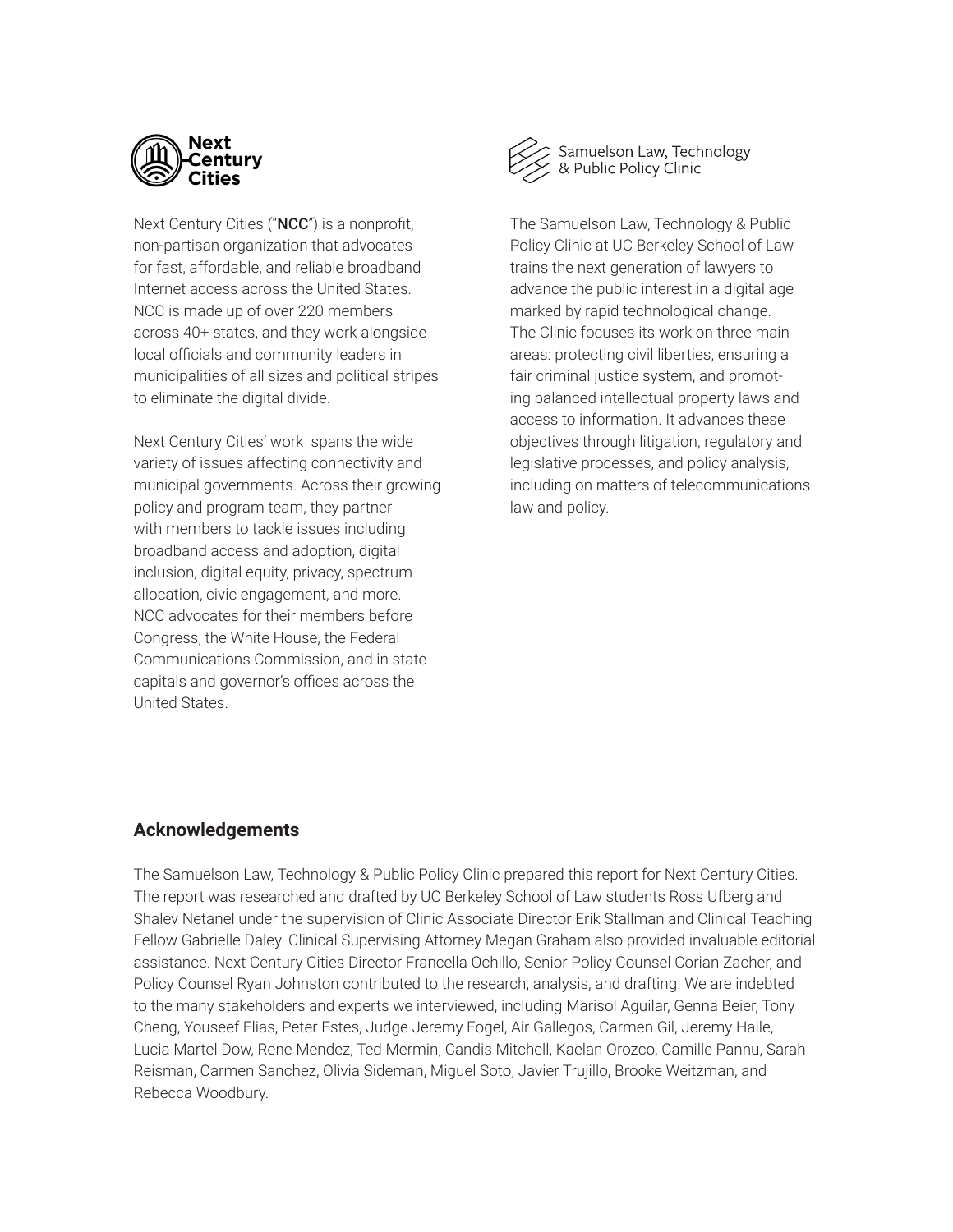## **Executive Summary**

The COVID-19 pandemic forced an overdue assessment of state and federal<br>broadband policies. Stark images of people sitting in parking lots to access<br>free Wi-Fi connectivity for school, work, or medical assistance laid bare broadband policies. Stark images of people sitting in parking lots to access free Wi-Fi connectivity for school, work, or medical assistance laid bare the gaps in access to affordable broadband. Those images spurred broadband deployment and affordability policies updated for a new reality where much of life takes place online. However, those images paint an incomplete picture that leaves out other significant and inequitably distributed harms faced by the un- and underconnected.

This report fills in a critical missing piece of that picture using insights from interviews with 27 public defenders, family attorneys, public servants, community organizers, and others who provide legal assistance, support community advocacy efforts, and deliver government services in communities throughout California. Those insights show how lack of access to affordable broadband compounds inequality. Lack of access leads to missed court appearances, inability to confer with counsel before life-altering legal proceedings and decisions, isolation from democratic processes, and inability to receive critical government services and safety information.

These insights also show that access and affordability are not the only drivers of this inequality. Digital literacy and access to suitable devices are just as important for meaningful and equal participation in remote proceedings as infrastructure and affordability programs.

While highlighting the digital divide's contribution to other, entrenched forms of inequality, the interviews informing this report also point toward two distinct opportunities for narrowing the digital divide. First, some California communities have become innovative and self-reliant in providing their most disadvantaged residents with affordable or even free broadband services. Second, the same interviewees who recounted how their clients and communities could not access affordable broadband or related programs also signaled their willingness to help connect people to those programs. Thus, the same service providers who regularly witness firsthand the harms inflicted by the digital divide may be key partners in redressing those harms.

After exploring the connection between broadband policy and access to courts, civic engagement, and government services, this report offers the following conclusions: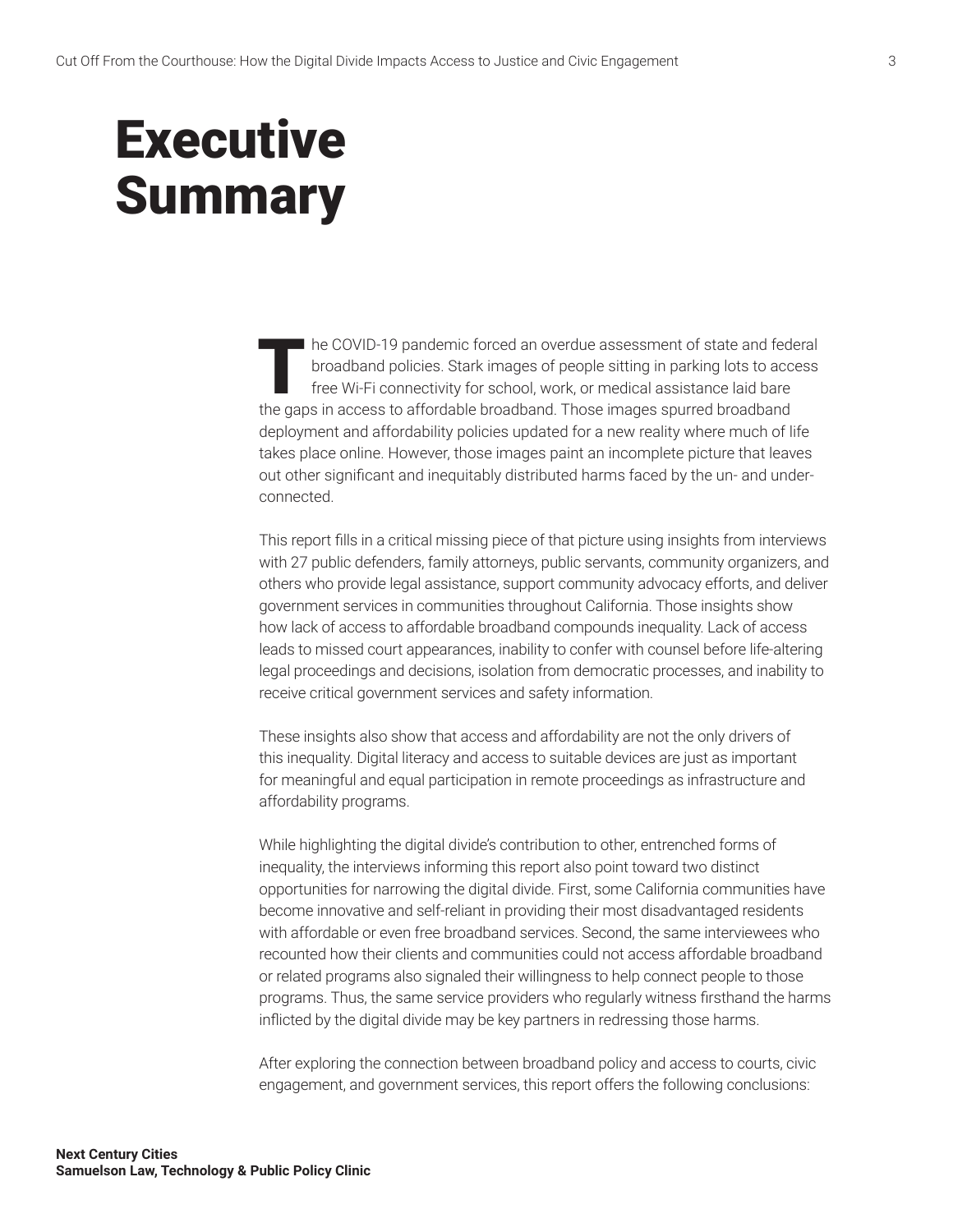### *Key Findings*

Lack of adequate broadband access, devices, and digital literacy skills entrenches existing inequalities that civic institutions are working to eliminate.

Remote hearings should be optional. In the courts, remote hearings can be effective for ministerial legal hearings and some substantive civil hearings. For civic institutions, remote hearings can increase access, but they can also exclude residents contending with digital access and adoption barriers.

Deficiencies in public awareness of broadband affordability programs or community broadband services ensure that they remain underutilized. Trusted legal service providers, who work with residents eligible for broadband affordability programs, could be program ambassadors as they are an overlooked touchpoint for information.



Lack of trust in government affordability programs can be just as much of a barrier to broadband affordability programs as lack of information.



Mobile Internet service and devices are not sufficient for equitable access to courts, legal services, government proceedings, and public benefits.